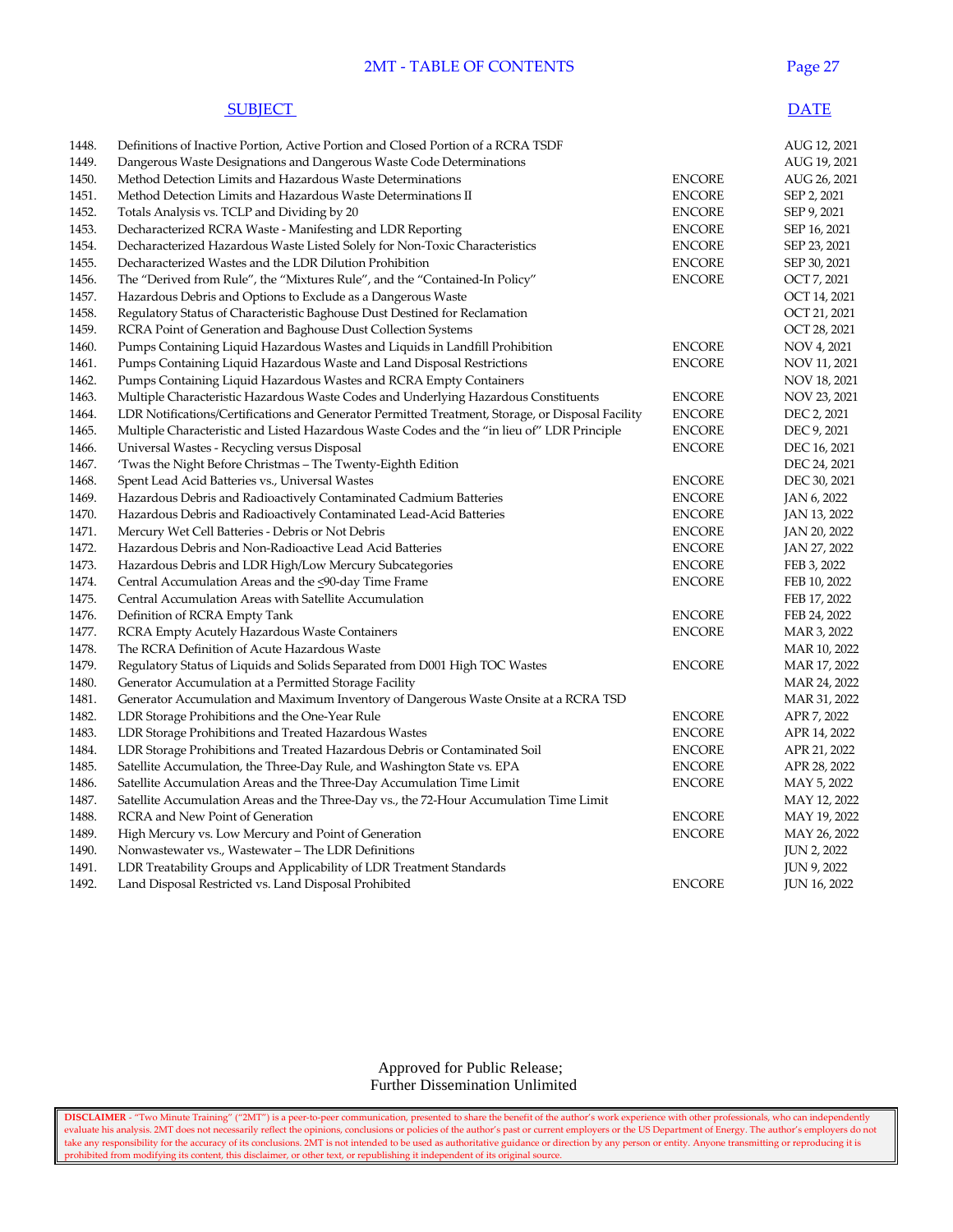# **TWO MINUTE TRAINING**

# **TO:** *CENTRAL PLATEAU CLEANUP COMPANY*

**FROM:** *PAUL W. MARTIN, RCRA Subject Matter Expert CPCCo Environmental Protection, Hanford, WA*

# **SUBJECT:** *LAND DISPOSAL RESTRICTED VS. LAND DISPOSAL PROHIBITED*

# **DATE:** *JUNE 16, 2022*

| <b>CPCCo Projects</b>   | <b>CPCCo Functionals</b> | <b>HMIS</b>         | <b>Hanford</b>           | <b>Other Hanford</b>  | <b>Other Hanford</b> |
|-------------------------|--------------------------|---------------------|--------------------------|-----------------------|----------------------|
|                         |                          |                     | <b>Laboratories</b>      | <b>Contractors</b>    | <b>Contractors</b>   |
| <b>Tania Bates</b>      | <b>Jeff Bramson</b>      | Morgan Baker        |                          |                       |                      |
| Theresa Boles           | <b>Bob Bullock</b>       | <b>Brett Barnes</b> | Dean Baker               | <b>Bill Bachmann</b>  | Dan Saueressig       |
| <b>Justin Bolles</b>    | Frank Carleo             | Mike Demiter        | Linda Conlin             | <b>Scott Baker</b>    | Lana Strickling      |
| <b>James Brack</b>      | <b>Bob Cathel</b>        | Kip George          | Garrett Knutson          | Michael Carlson       | <b>Joelle Moss</b>   |
| <b>Rene Catlow</b>      | Danielle Collins         | Jerry Cammann       | Eric Van Mason           | Paul Crane            | Greg Varljen         |
| Peter Ceton             | <b>Stacy Cutter</b>      | Kelly Elsethagen    | Melanie Myers            | Tina Crane            | Julie Waddoups       |
| Richard Clinton         | <b>Jeanne Elkins</b>     | Garin Erickson      |                          | Ron Del Mar           | Jay Warwick          |
| Patty Drago             | <b>Jonathan Fullmer</b>  | Katie Hall          | <b>DOE RL, ORP, WIPP</b> | John Dorian           | Ted Wooley           |
| Paul Fernandez          | Randal Fox               | Dashia Vander Sys   |                          | Mark Ellefson         |                      |
| Ryan Fisher             | <b>Bailey Hardy</b>      | Mark Kamberg        | Duane Carter             | Darrin Faulk          |                      |
| <b>Andrew Getz</b>      | Sarah Horn               | <b>Jon McKibben</b> | Ingrid Colton            | <b>James Hamilton</b> |                      |
| Cory Grabeel            | John Hultman             | Saul Martinez       | Tony McKarns             | Leah Hare             |                      |
| Lawanda Grow            | Julie Johanson           | Matt Mills          | Bryan Trimberger         | Andy Hobbs            |                      |
| Char Hall               | Mitch Marrott            | Carly Nelson        | Robin Varljen            | Stephanie Johansen    |                      |
| Stuart Hildreth         | Morgan Matson            | Eric Pennala        | Allison Wright           | Ryan Johnson          |                      |
| Aprill Jivelekas        | Stewart McMahand         | Jon Perry           |                          | Megan Lerchen         |                      |
| Sasa Kosjerina          | Carlie Michaelis         | Dave Richards       |                          | Mike Lowery           |                      |
| William Krueger         | <b>Brian Mitcheltree</b> | Christina Robison   |                          | Michael Madison       |                      |
| Richard Lipinski        | Anthony Nagel            | Christian Seavoy    |                          | Terri Mars            |                      |
| <b>Stuart Mortensen</b> | Chris Plager             | David Shaw          |                          | Cary Martin           |                      |
| <b>Edward Myers</b>     | Linda Petersen           | John Skoglie        |                          | <b>Steve Metzger</b>  |                      |
| <b>Trey Reppe</b>       | <b>Brent Porter</b>      | Greg Sullivan       |                          | Tony Miskho           |                      |
| Melissa Sahm-dame       | Sean Sexton              |                     |                          | Tom Moon              |                      |
| Seth Slater             | Dave Shea                |                     |                          | Chuck Mulkey          |                      |
| Phil Sheely             | Deborah Singleton        |                     |                          | Michelle Oates        |                      |
| Kat Thompson            | Dale Snyder              |                     |                          | Kirk Peterson         |                      |
| <b>Jeff Westcott</b>    | <b>Britt Wilkins</b>     |                     |                          |                       |                      |
| Richard Willson         | <b>Iennifer Williams</b> |                     |                          |                       |                      |
| Nick Wood               |                          |                     |                          |                       |                      |
| Jon Wright              |                          |                     |                          |                       |                      |
|                         |                          |                     |                          |                       |                      |
|                         |                          |                     |                          |                       |                      |

 Approved for Public Release; Further Dissemination Unlimited

**DISCLAIMER** - "Two Minute Training" ("2MT") is a peer-to-peer communication, presented to share the benefit of the author's work experience with other professionals, who can independently evaluate his analysis. 2MT does not necessarily reflect the opinions, conclusions or policies of the author's past or current employers or the US Department of Energy. The author's employers do not take any responsibility for the accuracy of its conclusions. 2MT is not intended to be used as authoritative guidance or direction by any person or entity. Anyone transmitting or reproducing it is prohibited from modifying its content, this disclaimer, or other text, or republishing it independent of its original source.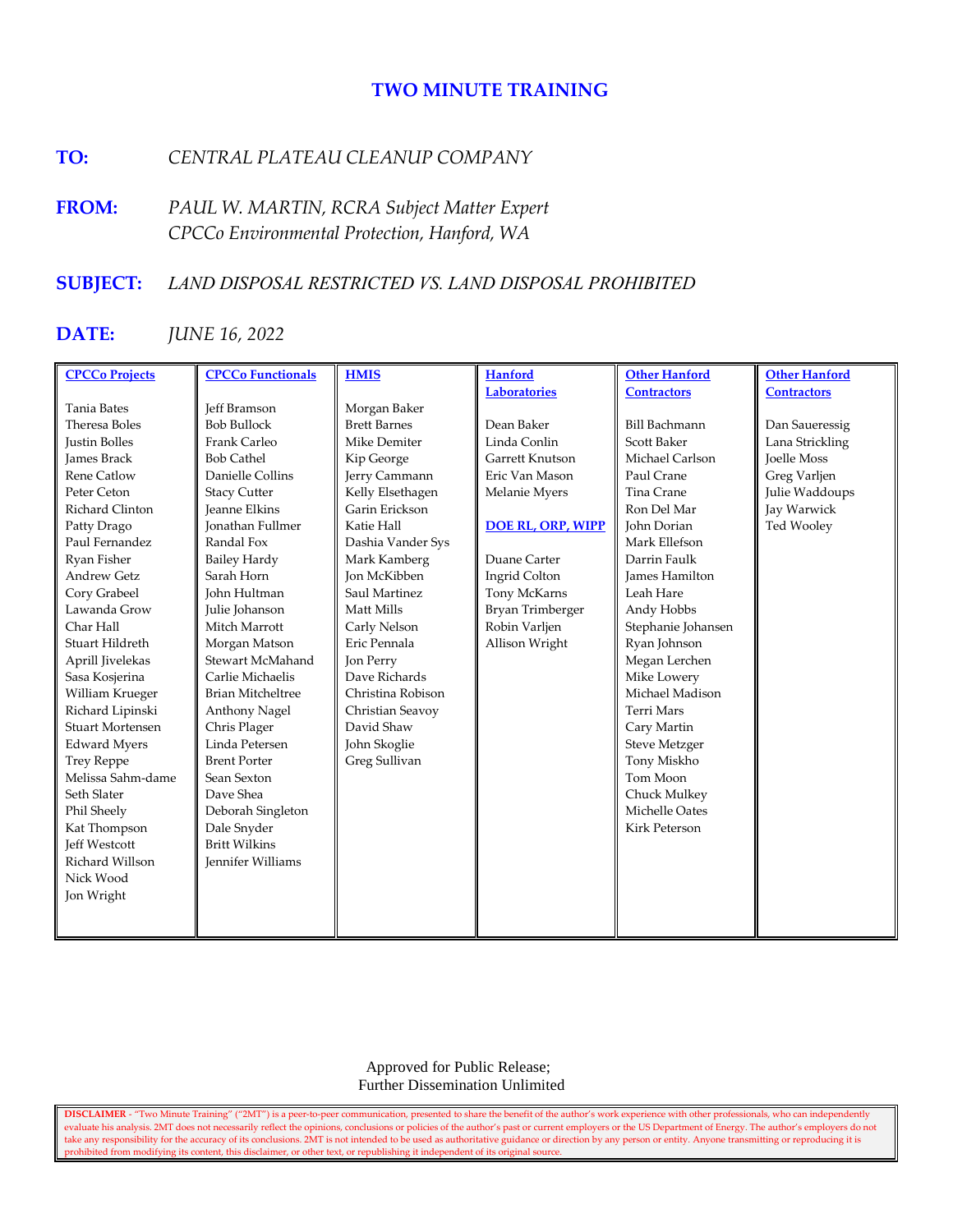# **TWO MINUTE TRAINING**

- **SUBJECT:** Land Disposal Restricted vs. Land Disposal Prohibited
	- **Q:** What is the difference in the terms "Land Disposal Restricted" and "Land Disposal Prohibited"?
	- **A:** Per an EPA guidance document entitled, "Land Disposal Restrictions: Summary of Requirements", [\(EPA530-R-01-007\)](https://www.epa.gov/sites/default/files/2016-01/documents/ldr-sum.pdf) it states on page 2-6:

"*Restricted wastes are hazardous wastes subject to the LDR program. Prohibited wastes have an EPAestablished treatment standard that is currently in effect.*"

The guidance document goes on to state that a waste is *restricted* during the time the treatment standard has been established for a waste and prior to the effective date. In other words, a waste is *restricted* once a treatment standard is identified, i.e., subject to LDR, and remains *restricted* until the treatment standard is made effective. The *restricted* waste does not yet require treatment to meet the LDR treatment standard, however, the waste must be disposed in a landfill meeting the minimum technological requirements (MTR) of 40 *CFR* [268.5\(](https://www.govinfo.gov/content/pkg/CFR-2021-title40-vol29/xml/CFR-2021-title40-vol29-sec268-5.xml)h)(2) i.e., groundwater monitoring and double liners. Also the *restricted* waste must meet minimum LDR requirements, which include waste analysis, and LDR notification and recordkeeping requirements of 40 *CFR* [268.7](https://www.govinfo.gov/content/pkg/CFR-2021-title40-vol29/xml/CFR-2021-title40-vol29-sec268-7.xml). A *restricted* waste can be land disposed (without treatment since the treatment standard is not yet effective) however, the above requirements concerning MTR, waste analysis, LDR notification and recordkeeping do apply.

A waste is *prohibited* once the effective date of the treatment standard has passed and therefore LDR treatment standards must be met prior to land disposal. A waste that does not meet the LDR treatment standard as generated, is a *prohibited* waste. Wastes treated to meet an LDR treatment standard or wastes not destined for land disposal are not considered *prohibited*.

Note that virtually all current waste codes have treatment standards that are effective. Therefore, virtually all current waste codes are *prohibited*. If a new waste code is promulgated and a treatment standard established, the new waste code is *restricted* during the time prior to the effective date of the LDR treatment standard.

### **SUMMARY:**

- H. "Land disposal restricted" and "land disposal prohibited" are not interchangeable.
- $\mathcal{L}_{\mathcal{A}}$ A land disposal restricted waste has an LDR treatment standard that is not yet effective.
- $\mathcal{L}_{\mathcal{A}}$ A land disposal prohibited waste has an LDR treatment standard that is effective.

Excerpts from the EPA guidance document are attached to the e-mail. If you have any questions, please contact me at [Paul\\_W\\_Martin@rl.gov](mailto:Paul_W_Martin@rl.gov?subject=Two%20Minute%20Training%20Question) or at (509) 376-6620.

| <b>FROM:</b>                                                                                                                                                                                                             | Paul W. Martin                                                                    | DATE: | 6/16/2022 | FILE: $2MT \ 2022 \ 061622.rtf$ | PG: |
|--------------------------------------------------------------------------------------------------------------------------------------------------------------------------------------------------------------------------|-----------------------------------------------------------------------------------|-------|-----------|---------------------------------|-----|
|                                                                                                                                                                                                                          |                                                                                   |       |           |                                 |     |
| <b>DISCLAIMER</b> - "Two Minute Training" ("2MT") is a peer-to-peer communication, presented to share the benefit of the author's work experience with other professionals, who can independently evaluate his           |                                                                                   |       |           |                                 |     |
| analysis. 2MT does not necessarily reflect the opinions, conclusions or policies of the author's past or current employers or the US Department of Energy. The author's employers do not take any responsibility for the |                                                                                   |       |           |                                 |     |
| ccuracy of its conclusions. 2MT is not intended to be used as authoritative guidance or direction by any person or entity. Anyone transmitting or reproducing it is prohibited from modifying its content, this          |                                                                                   |       |           |                                 |     |
|                                                                                                                                                                                                                          | disclaimer, or other text, or republishing it independent of its original source. |       |           |                                 |     |